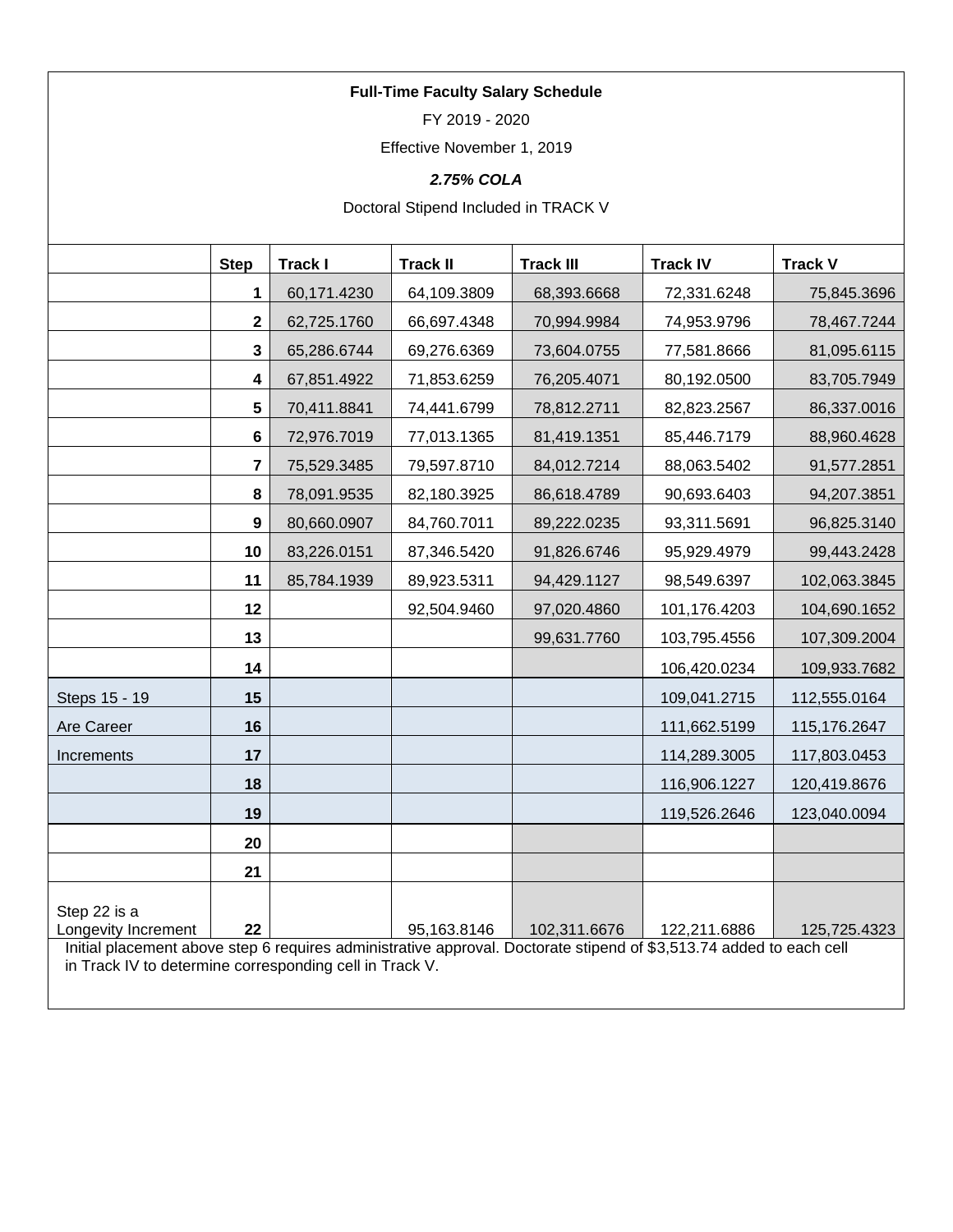# **GAVILAN COLLEGE CONTRACT AND REGULAR ACADEMIC SALARY SCHEDULE**

## **TRACK AND STEP PLACEMENT**

- 1. The first six (6) years of education and work experience in the instructional field, or a combination thereof, shall be used to determine the proper column of the salary schedule for vocational instructors.
- 2. After the proper column has been determined for vocational instructors, all remaining years of experience not used for credentialing shall be used to determine the proper step on the salary schedule. For all instructors as appropriate, each year of teaching in an accredited institution shall be counted as one (1) step and each two (2) years of the kind of work that qualifies for the credential shall be counted as one (1) step. However, five (5) steps are the maximum number normally granted for teaching and work experience, with entry no higher than the sixth (6th) step. The Superintendent/President is authorized to negotiate for initial employment beyond the sixth (6th) step in cases of unusual circumstances. The Faculty Professional Learning Committee must submit a recommendation to the Superintendent/President and he/she will present it along with his/her own recommendation for final placement in such cases.
- 3. All units listed in Track III B and Track IV B below must be taken subsequent to the degree.
- 4. Subtract \$550.00 for less than minimum qualifications in Track I.
- 5. All college credits and degrees must be supported by official transcripts from accredited colleges and universities.
- 6. Any kind of work experience used for placement on the salary schedule must be verified by letters showing inclusive dates from former employers.
- 7. Advancement through Step 14 will be dependent on satisfactory completion of thirty-eight (38) hours of cocurricular activities (see Appendix B) as determined by Faculty Professional Learning Committee.
- 8. Full-time Unit Members shall be employed by the District at least 60% of the teaching days in the academic year before qualifying for the next step on the salary schedule.
- 9. All courses used for advancement on the salary schedule shall have the approval of the Faculty Professional Learning Committee. Prior approval is recommended.
- 10. No change in salary track classification through summer session units will be obtained unless such notice of intention to change salary classifications has been filed in the Vice President of Academic Affairs office by June 7 of that year.
- 11. Effective November 1, 2017, initial placement on the salary schedule will be based upon the Master's degree. If the discipline does not have a Master's Degree available, a lower degree may be used.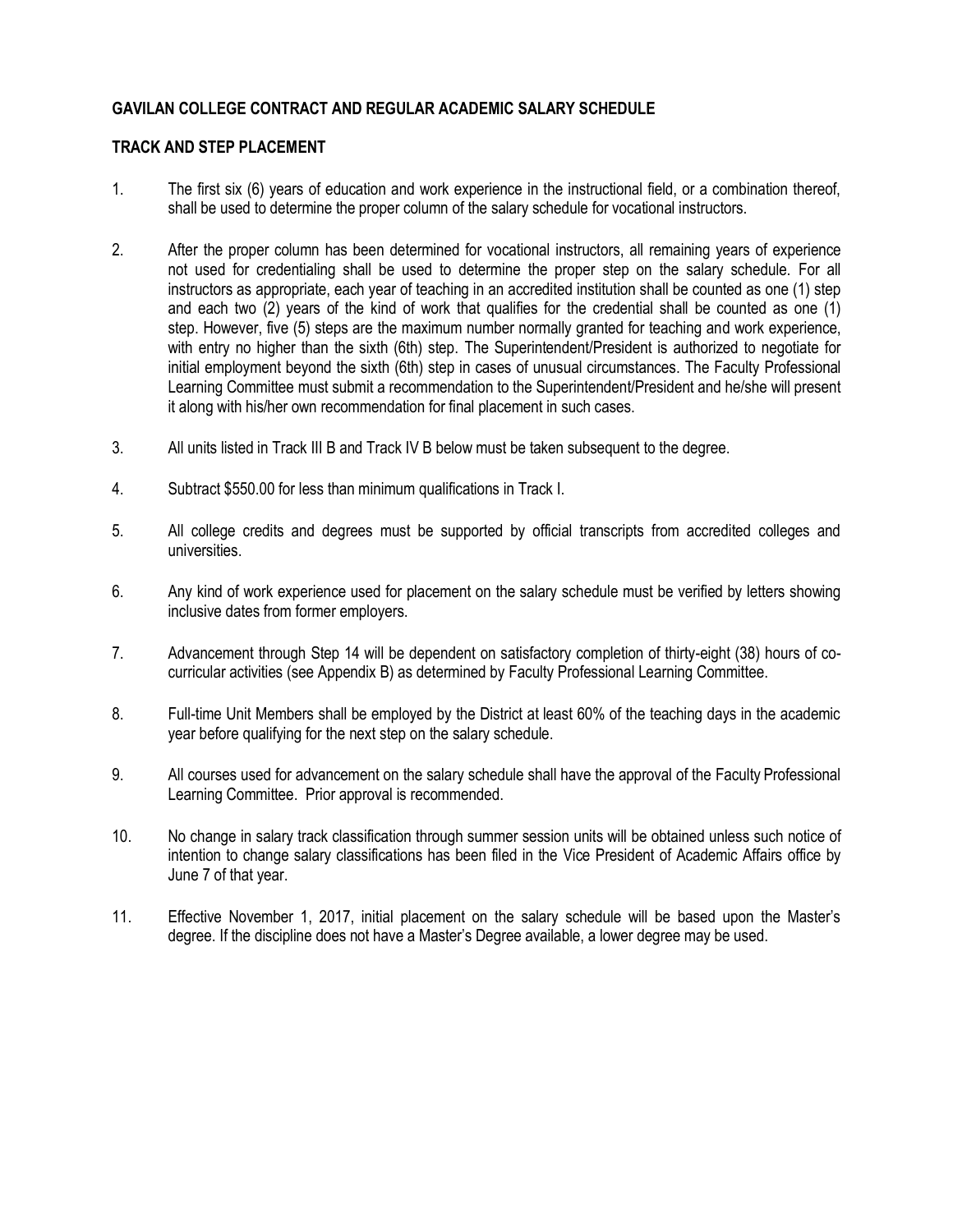# **TRACK I**

- 1. No degree six (6) years related work experience or
- 2. AA\* degree and four (4) years related work experience or
- 3. BA\* and two (2) years related work experience or
- 4. Granted on the basis of enrollment in a Master's degree.
- 5. Other unsecured teaching credential valid for the Community College.

# **TRACK II**

- 1. No degree six (6) years related work experience twelve (12) semester units professional education course work and six (6) semester units' electives.
- 2. AA\* degree and four (4) years related work experience twelve (12) semester units professional education course work and six (6) semester units electives.
- 3. BA\* degree and two (2) years related work experience (major or minor in subject matter area related to the work experience) and six (6) semester units of appropriate professional education course work.
- 4. Master's degree\*.
- 5. Other life teaching credential valid for the Community College.

# **TRACK III**

- A. Requirements for Track II, plus fifteen (15) units earned subsequent to meeting requirements for Track II.
- B. MA + fifteen (15) units

# **TRACK IV**

- A. Requirements for Track III, plus fifteen (15) additional units earned subsequent to meeting requirements for Track III
- B.  $MA + thirty (30) units$

# **TRACK V**

Placement requires an earned Doctorate degree.

Note: \*All degrees must be earned from a regionally accredited post-secondary education institution recognized by the Council on Post-Secondary Accreditation.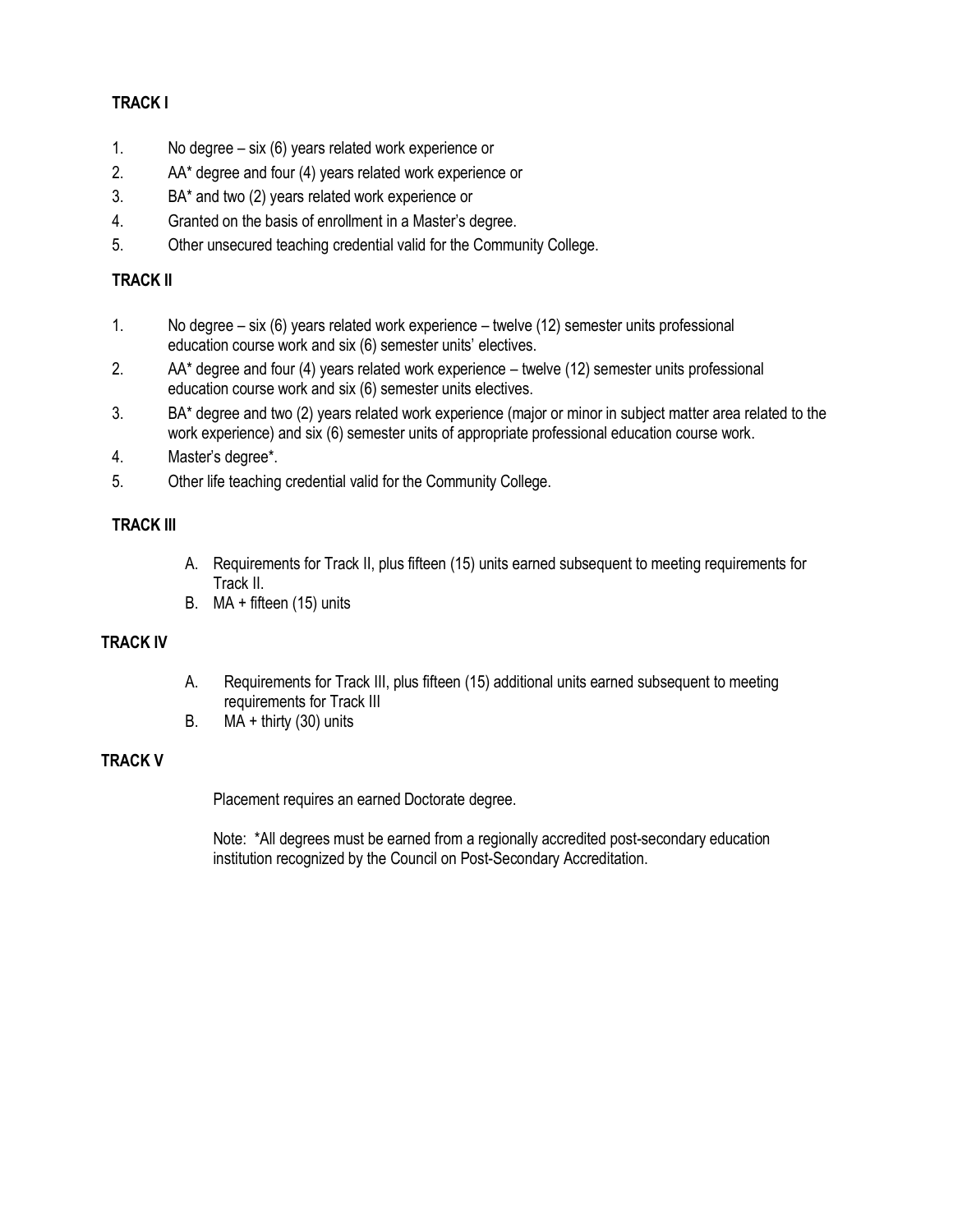### *CREDIT PART-TIME FACULTY SALARY SCHEDULE*

#### FY 2019-2020

Effective November 1, 2019

# *2.75% COLA*

#### **LECTURE**

#### **30 Unit Lecture Load Per Year**

## **Pay Per One (1) Credit Semester Lecture Unit**

|                                                                                                                                                                            | <b>Step</b><br><b>Placement</b> |             |              |                 |              |                  |              |                 |              |                |              |
|----------------------------------------------------------------------------------------------------------------------------------------------------------------------------|---------------------------------|-------------|--------------|-----------------|--------------|------------------|--------------|-----------------|--------------|----------------|--------------|
| <b>Step</b>                                                                                                                                                                | <b>Intervals</b>                | Track I     |              | <b>Track II</b> |              | <b>Track III</b> |              | <b>Track IV</b> |              | <b>Track V</b> |              |
|                                                                                                                                                                            |                                 | <b>Hrly</b> | Sem.         | <b>Hrly</b>     | Sem.         | <b>Hrly</b>      | Sem.         | <b>Hrly</b>     | Sem.         | <b>Hrly</b>    | Sem.         |
| 1                                                                                                                                                                          | 1-4 Terms                       | \$66.6625   | \$1,155.9278 | \$70.9435       | \$1,230.1603 | \$75.6017        | \$1,310.9335 | \$79.8834       | \$1,385.1782 | \$83.6457      | \$1,450.4164 |
| $\mathbf{2}$                                                                                                                                                               | 5-6 Terms                       | \$69.4370   | \$1,204.0376 | \$73.7575       | \$1,278.9551 | \$78.4298        | \$1,359.9727 | \$82.7345       | \$1,434.6162 | \$86.4994      | \$1,499.8996 |
| 3                                                                                                                                                                          | 7-8 Terms                       | \$72.2242   | \$1,252.3676 | \$76.5608       | \$1,327.5643 | \$81.2668        | \$1,409.1663 | \$85.5913       | \$1,484.1531 | \$89.3549      | \$1,549.4140 |
| 4                                                                                                                                                                          | 9-10 Terms                      | \$75.0127   | \$1,300.7202 | \$79.3646       | \$1,376.1822 | \$84.0963        | \$1,458.2298 | \$88.4309       | \$1,533.3918 | \$92.1938      | \$1,598.6405 |
| 5.                                                                                                                                                                         | <b>11-12 Terms</b>              | \$77.7961   | \$1,348.9844 | \$82.1787       | \$1,424.9787 | \$86.9288        | \$1,507.3454 | \$91.2903       | \$1,582.9738 | \$95.0538      | \$1,648.2329 |
| 6                                                                                                                                                                          | <b>13-14 Terms</b>              | \$80.5733   | \$1,397.1410 | \$85.1128       | \$1,475.8560 | \$90.0325        | \$1,561.1636 | \$94.5490       | \$1,639.4797 | \$98.4472      | \$1,707.0744 |
| 7                                                                                                                                                                          | <b>15-16 Terms</b>              | \$83.2321   | \$1,443.2446 | \$87.9214       | \$1,524.5571 | \$93.0036        | \$1,612.6824 | \$97.6692       | \$1,693.5839 | \$101.6960     | \$1,763.4086 |
| 8                                                                                                                                                                          | 17+ Terms                       | \$85.9788   | \$1,490.8724 | \$90.8229       | \$1,574.8691 | \$96.0727        | \$1,665.9006 | \$100.8923      | \$1,749.4725 | \$105.0520     | \$1,821.6017 |
| Note: Numbers based on annual basis may vary a few cents due to rounding.                                                                                                  |                                 |             |              |                 |              |                  |              |                 |              |                |              |
| A prorated Doctorate Stipend has been added to each cell in Track IV to determine the corresponding cell in Track V.                                                       |                                 |             |              |                 |              |                  |              |                 |              |                |              |
| Meeting Rate = $$42.01/hr$ . or a stipend.                                                                                                                                 |                                 |             |              |                 |              |                  |              |                 |              |                |              |
| Additional Duty Rate, Counselors, College Nurse, Librarian will be compensated at the credit part-time lab rate.                                                           |                                 |             |              |                 |              |                  |              |                 |              |                |              |
| Lecture Overload: Full-time Faculty Overload Lecture Instruction = Highest Step of Credit Part-time Salary Schedule-Lecture                                                |                                 |             |              |                 |              |                  |              |                 |              |                |              |
| Notes: Part-time faculty fingerprint costs will be paid by the District. The hourly rates are calculated by dividing the semester course rates by 17.34.                   |                                 |             |              |                 |              |                  |              |                 |              |                |              |
| The workload per unit includes part-time faculty office hours and flex day(s) (prorated). Ancillary duties and stipends given to part-time faculty are not included in the |                                 |             |              |                 |              |                  |              |                 |              |                |              |

calculations of workload. For example, ancillary duties and stipends are not included under the "60% Rule" covered by California Education Code 87482.5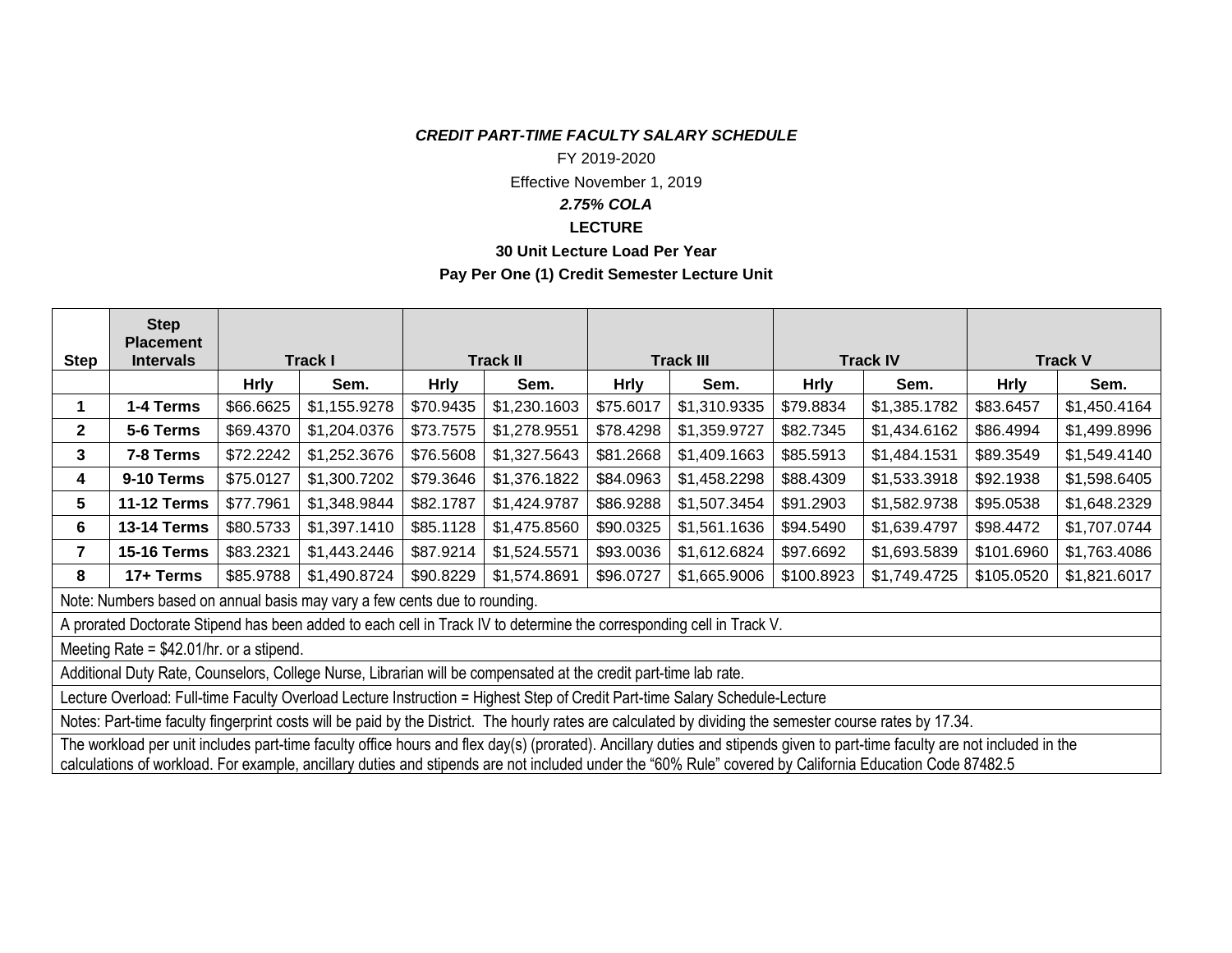### **LECTURE 30 Unit Lecture Load Per Year Pay Per One (1) Credit Semester Lecture Unit**

### **PART-TIME FACULTY SALARY PLACEMENT - CREDIT INSTRUCTION**

### **TRACK AND STEP PLACEMENT**

- 1. Education and work experience in the instructional field, or a combination thereof, shall be used to determine the proper column of the salary schedule.
- 2. After the proper column has been determined for vocational instructors, all remaining years of experience not used for credentialing shall be used to determine the proper salary placement. For all instructors as appropriate, each year (based on two (2) terms per year) of teaching in an accredited community college institution shall be counted and each two (2) years (based on two (2) terms per year) of the kind of work that qualifies for the credential shall be counted.
- 3. Maximum beginning placement: New instructors may be given placement credit up through a maximum of Step 3 of prior teaching and/or professional experience. Such experience must be comparable and/or directly related to the teaching assignment.
- 4. "Term" means a semester or equivalent earned during a regular academic term (i.e., Fall and Spring semesters only).
- 5. After initial placement faculty cannot move more than one (1) step per year from the date of hire and terms required must be earned during the Fall and Spring semesters only with all terms being taught for the Gavilan Joint Community College District.
- 6. All units listed in Track III, Track IV, and Track V below must be taken subsequent to the degree.
- 7. All college credits and degrees must be supported by official transcripts from accredited colleges and universities. Proof of all information used in Track and Step placement must be provided at least 60 days after the date of hire or placement will be effective the following semester.
- 8. Any kind of work experience used for placement on the salary schedule must be verified by letters showing inclusive dates from former employers.
- 9. For movement across tracks, after initial placement, units must be approved by the Faculty Professional Learning Committee and verified by supporting documents.
- 10. No change in salary track classification through summer session units will be obtained unless such notice of intention to change salary classifications has been filed in the Vice President of Academic Affairs' office by June 7 of that year.
- 11. Effective November 1, 2017, initial placement on the salary schedule will be based upon the Master's Degree. If the discipline does not have a Master's Degree available, a lower degree may be used.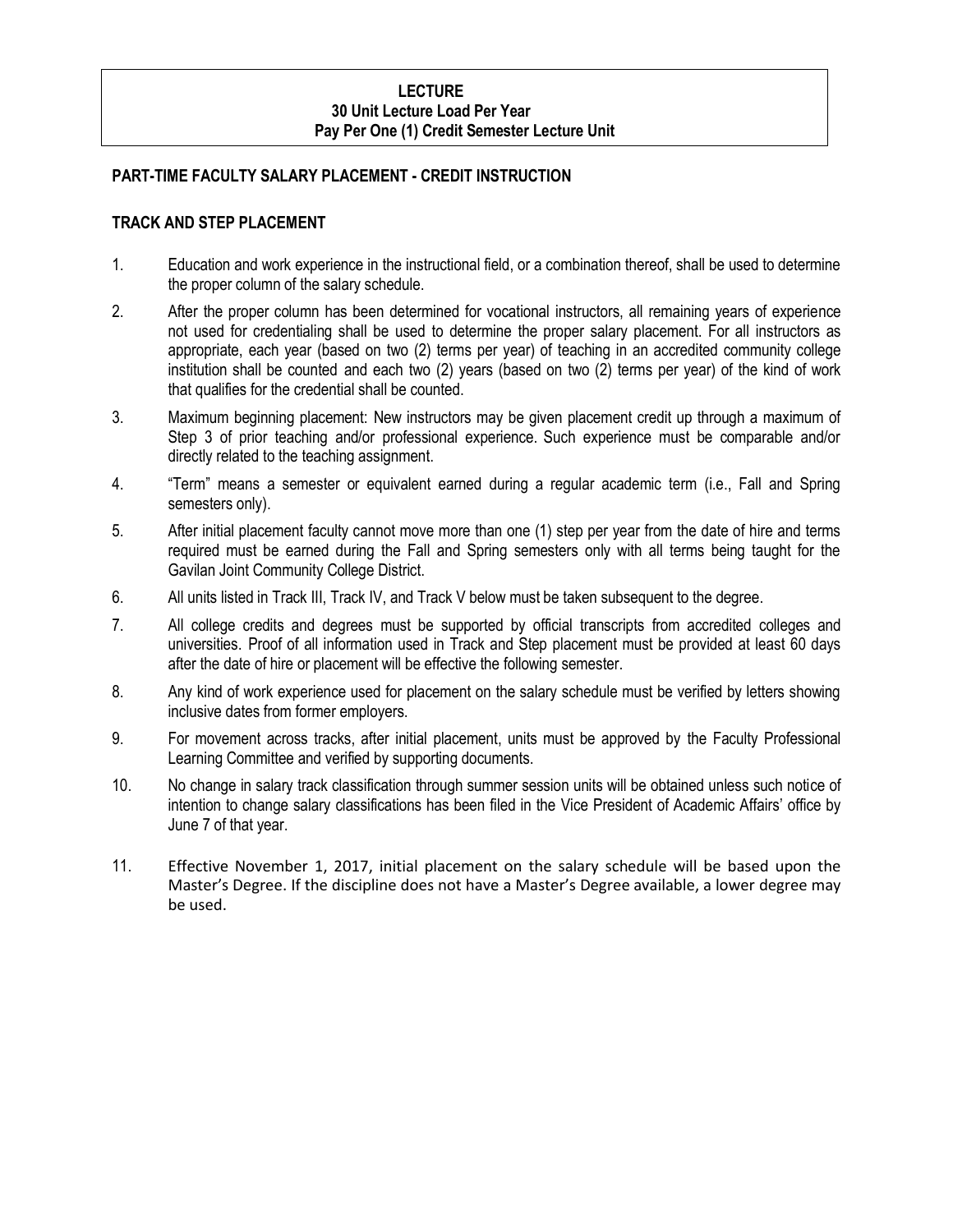# **Track and Step Placement for Existing (FY 06/07) Lecture Part-Time Faculty**

"Existing" part-time faculty are those part-time faculty that taught in either the Fall 06 semester and or the Spring 07 semester and who will also be teaching in the Fall 07 semester.

Existing part-time faculty will have a "recalculated initial placement" that will be effective for the Fall 07 semester. The recalculated initial placement will be completed by the Vice President, area Dean, Athletic Director, or Associate Dean, will be based on current practice for number of terms, and will not need to be approved by the Faculty Professional Learning Committee.

Once the recalculated initial placement is verified the current contract articles concerning track and step placement will apply.

Verified supporting documents for the recalculated initial placement must be provided no later than October 1, 2007. After that date the current articles concerning track and step placement will apply.

### **TRACK I**

- 1. No degree six (6) years related work experience or
- 2. AA\* degree and four (4) years related work experience or
- 3. BA\* and two (2) years related work experience or
- 4. Granted on the basis of enrollment in a Master's degree
- 5. Other unsecured teaching credentials valid for the Community College.

### **TRACK II**

- 1. No degree six (6) years related work experience twelve (12) semester units professional education course work and six (6) semester units' electives.
- 2. AA\* degree and four (4) years related work experience twelve (12) semester units professional education course work and six (6) semester units electives.
- 3. BA\* degree and two (2) years related work experience (major or minor in subject matter area related to the work experience) and six (6) semester units of appropriate professional education course work.
- 4. Master's degree\*.
- 5. Other life teaching credentials valid for the Community College

### **TRACK III**

- A. Requirements for Track II, plus fifteen (15) units earned subsequent to meeting requirements for Track II
- B.  $MA =$  fifteen (15) units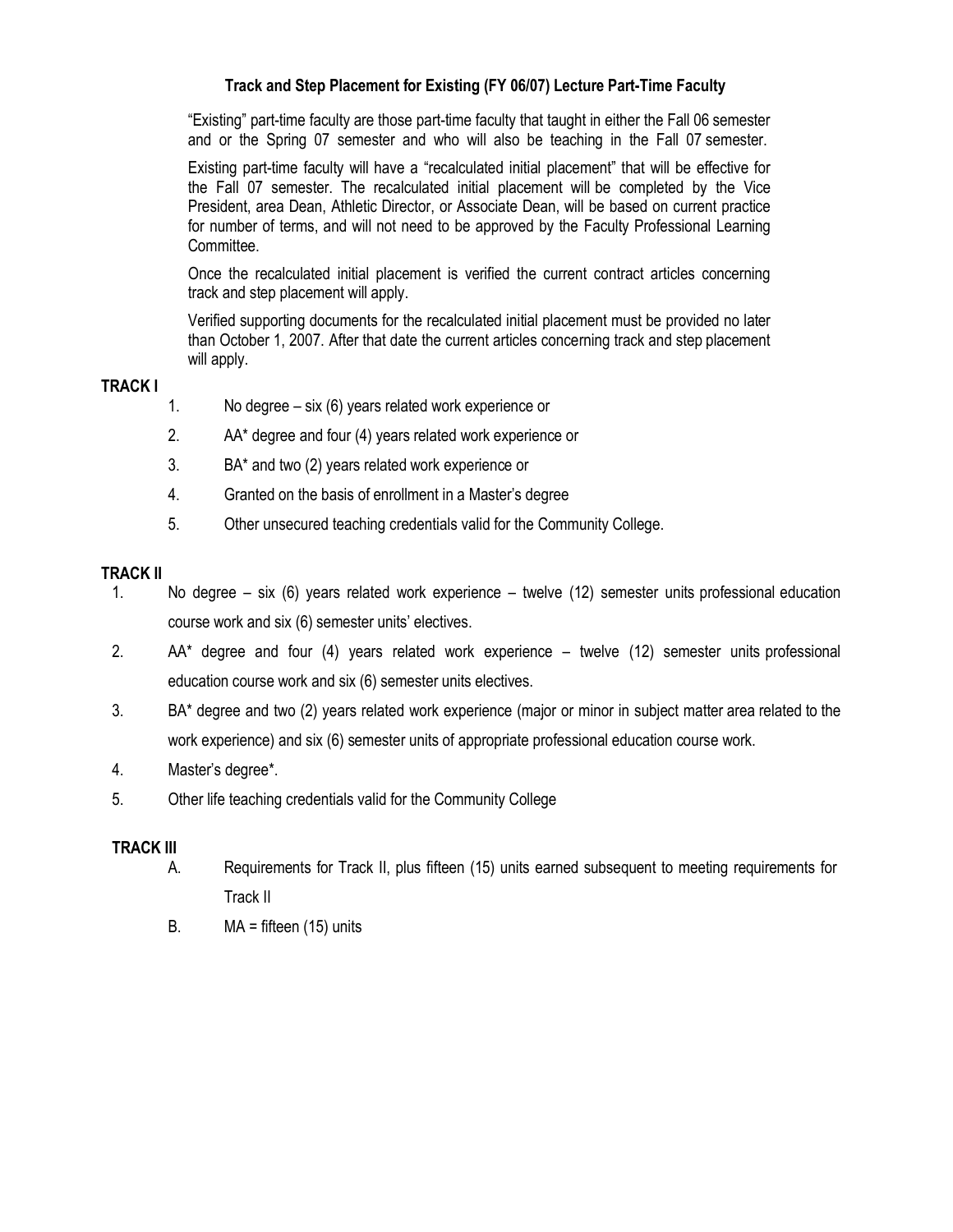# **TRACK IV**

- A. Requirements for Track III, plus fifteen (15) additional units earned subsequent to meeting requirements for Track III.
- B. MA + thirty (30) units.

# **TRACK V**

Placement requires an earned Doctorate degree.

Note: \*All degrees must be earned from a regionally accredited post-secondary education institution recognized by the Council on Post-Secondary Accreditation.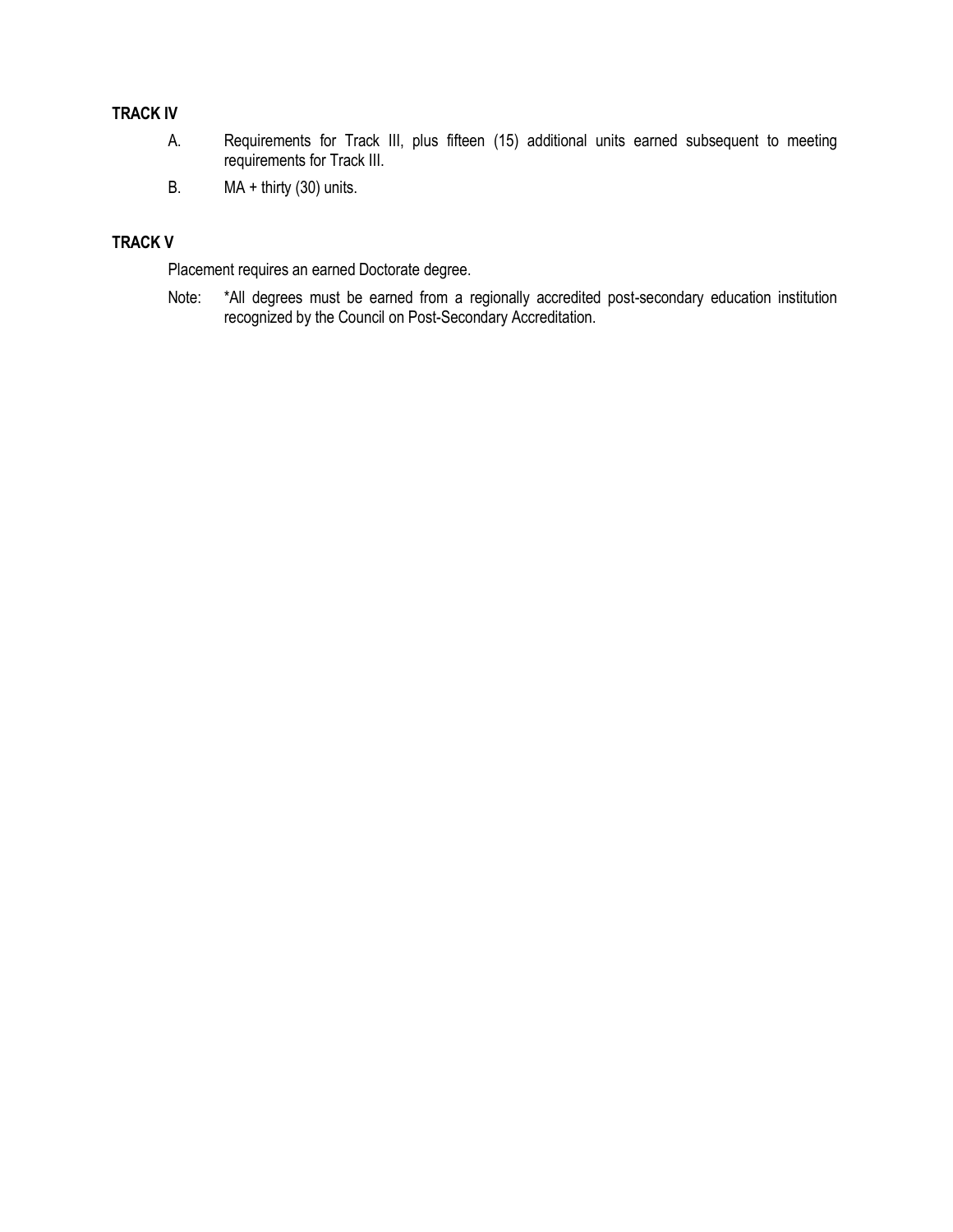### **CREDIT PART-TIME FACULTY SALARY SCHEDULE**

# FY 2019-2020 Effective November 1, 2019 *2.75% COLA*

### **LAB**

| <b>Step</b>  | <b>STEP PLACEMENT</b><br><b>INTERVALS</b> | <b>Hourly Rate</b> | <b>Semester Rate</b> |
|--------------|-------------------------------------------|--------------------|----------------------|
|              | 0-4 Terms                                 | \$58.2076          | \$1,009.3198         |
| $\mathbf{2}$ | 5-10 Terms                                | \$62.4969          | \$1,083.6962         |
| 3            | 11-12 Terms                               | \$66.9272          | \$1,160.5176         |
| 4            | <b>13-14 Terms</b>                        | \$69.3164          | \$1,201.9464         |
| 5            | 15-16 Terms                               | \$71.6038          | \$1,241.6099         |
| 6            | 17+ Terms                                 | \$73.9667          | \$1,282.5826         |

Note: Numbers based on annual basis may vary a few cents due to rounding

Meeting Rate= \$42.01/hr. or a stipend

Additional Duty Rate, Counselors, College Nurse and Librarian will be compensated at the credit part- time lab rate.

### Lab Overload:

Full - Time Faculty Overload Lab Instruction = Highest Step of Credit Part-Time Salary Schedule -Lab

Full-Time Faculty Counselors/Nurse/Librarian= Highest Step of Credit Part-Time Salary Schedule- Lab

Maximum beginning placement: New instructors may be given placement credit up through a maximum of five (5) years or 10 terms of prior teaching and/or professional experience. Such experience must be comparable and/or directly related to the teaching assignment.

Notes:

Part-Time faculty fingerprint costs will be paid by the district.

The hourly rates are calculated by dividing the semester course rates by 17.34.

The workload per unit includes part-time faculty office hours and "flex day(s)" (prorated). Ancillary duties and stipends given to part-time faculty are not included in the calculations of work load. For example, ancillary duties and stipends are not included under the "60% Rule" covered by California Education Code 87482.5.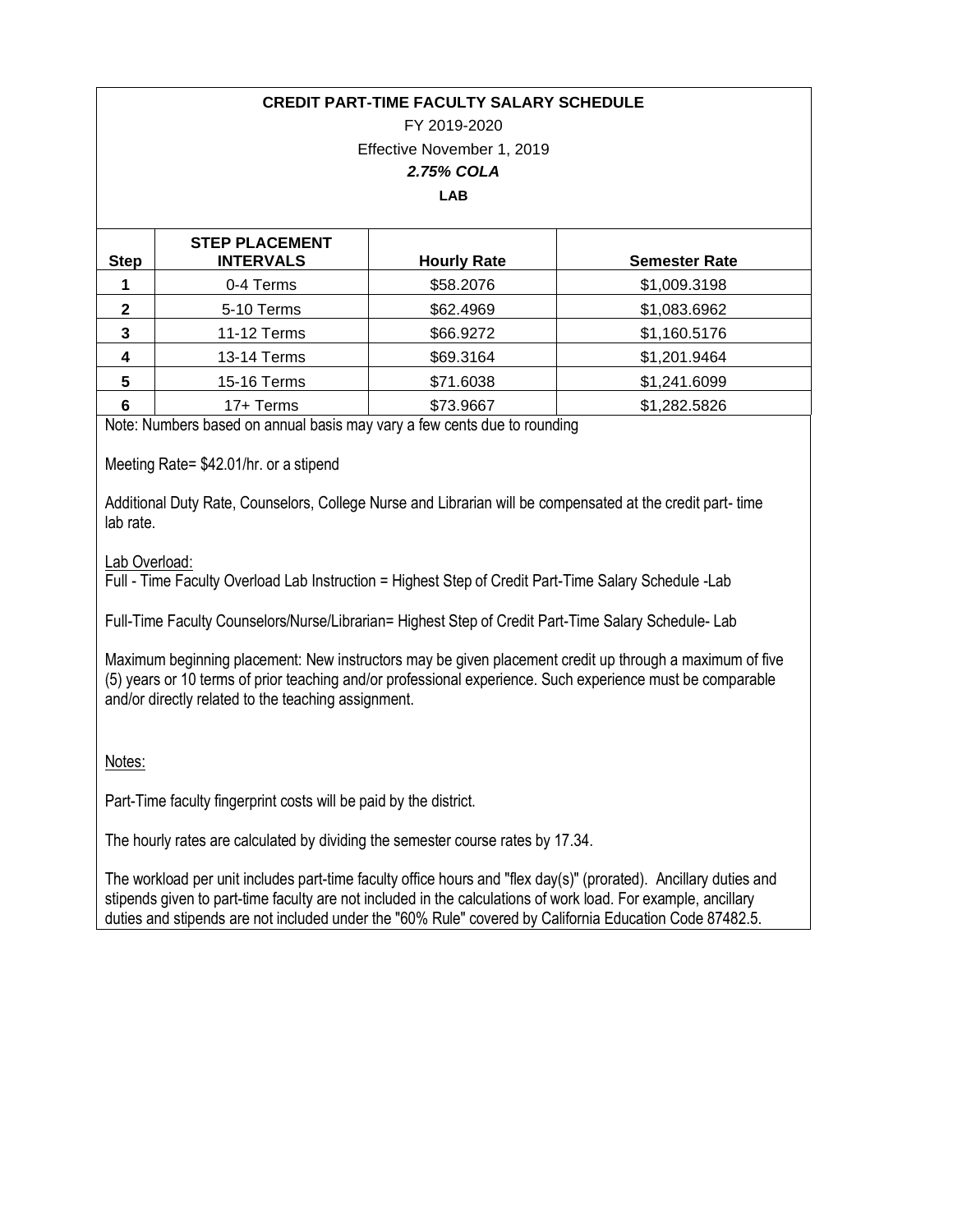- 1. Pay is calculated using three variables:
	- A. The type of instruction, i.e., lab or lecture. The lecture and/or laboratory designation for each course is established by the curriculum committee and listed in the approved course outline.
	- B. The total number of semester course hours scheduled. (Combined sections are normally compensated as a single course.)
	- C. The pay level of the individual instructor.
- 2. Gross pay for a course is based upon a flat rate of pay per semester course hour, multiplied by the number of assigned semester course hours as established by the curriculum committee and listed in the approved course outline.
- Note: A semester course hour is equal to meeting a class one hour per week for each week of the semester.
	- Example A. A typical 3 unit lecture class, meeting 3 hours per week, for a full semester, will earn 3 semester course hours of gross pay.
	- Example B. A typical 3 unit lecture class, meeting 6 hours weekly, for  $\frac{1}{2}$  semester, will earn 3 semester course hours of gross pay.
- 3. Courses with a combination of lecture and laboratory designated hours will be paid according to the proportional split of those hours scheduled.
- 4. Full-time faculty teaching an overload for extra pay shall be placed on at the highest step.
- 5. All instructors must meet minimum qualifications for the discipline, or have established equivalency verification, or hold appropriate certification.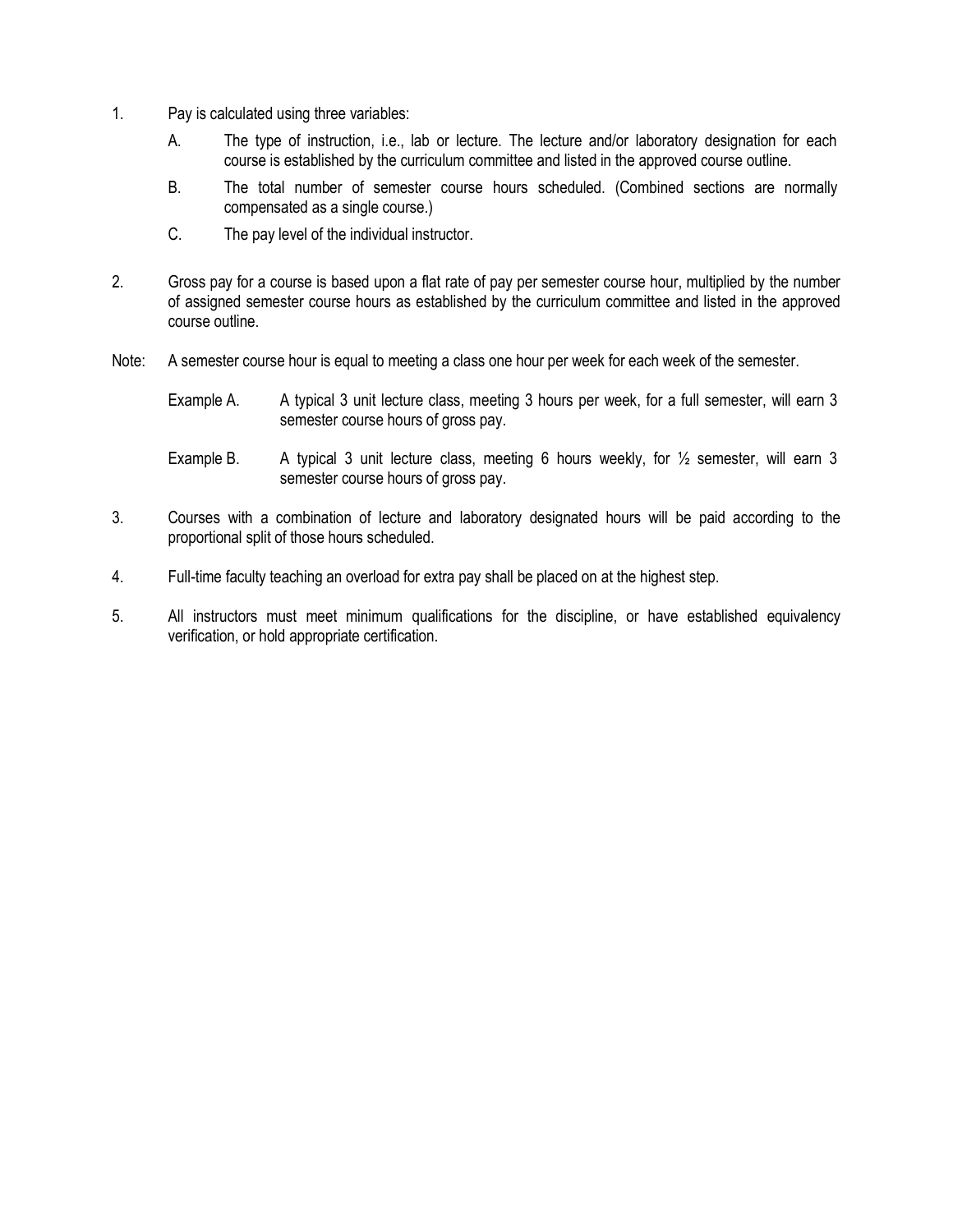#### **NON CREDIT PART-TIME FACULTY SALARY SCHEDULE**

FY 2019-2020

Effective November 1, 2019

#### *2.75% COLA*

| <b>Step</b>  |                                 |            |              |  |  |  |
|--------------|---------------------------------|------------|--------------|--|--|--|
|              | <b>Step Placement Intervals</b> | BA (OR AA) | MA (OR Ph.D) |  |  |  |
|              | 0-4 Terms                       | \$44.5026  | \$48.5302    |  |  |  |
| $\mathbf{2}$ | 5-10 Terms                      | \$48.5302  | \$52.5689    |  |  |  |
| 3            | 11-12 Terms                     | \$52.5689  | \$56.5963    |  |  |  |
| 4            | 13-14 Terms                     | \$54.4388  | \$58.6212    |  |  |  |
| 5            | 15-16 Terms                     | \$56.2352  | \$60.5557    |  |  |  |
| 6            | 17+ Terms                       | \$58.0910  | \$62.5540    |  |  |  |

Note: Numbers based on annual basis may vary a few cents due to rounding.

Maximum beginning placement: New instructors may be given placement credit up through a maximum of five (5) years or 10 terms of prior teaching and/or professional experience. Such experience must be comparable and/or directly related to the teaching assignment.

Notes:

Part-Time faculty fingerprint costs will be paid by the district.

The workload per unit includes part-time faculty office hours and "flex day(s)" (prorated). Ancillary duties and stipends given to part-time faculty are not included in the calculations of work load. For example, ancillary duties and stipends are not included under the "60% Rule" covered by California Education Code 87482.5.